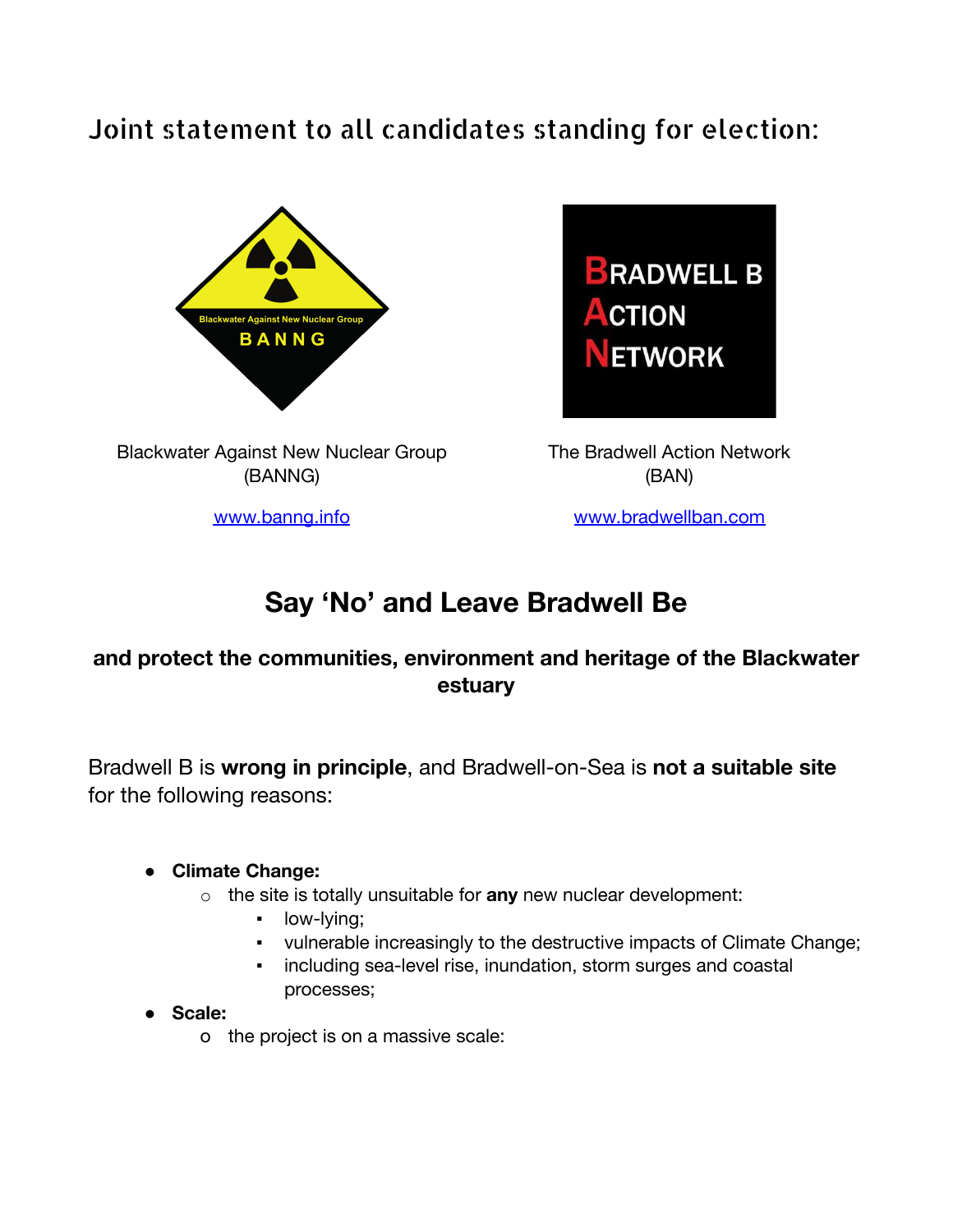▪ it would utterly devastate and transform the Dengie peninsula and the Blackwater estuary from a tranquil haven and important tourist destination into a **major industrial and port complex***;*

Hinkley Point C site in 2018 (courtesy EDF Media Library)



#### **Disruption:**

- o during the construction period of at least a decade there would be colossal disruption:
	- noise, light pollution, an influx of 10,000 workers and shipping movements;
	- residents of the Dengie Peninsula would be severely disturbed by at least 700 two-way, heavy goods vehicle movements per day;
	- this disruption would have an adverse effect on traffic and the A12, A13, A130 corridor; Maldon, Danbury, South Woodham, Wickford could see dramatic increases in traffic and bottlenecks at peak periods;
	- as well as major disruption to traffic within the wider county of Essex, the employment market would also be severely impacted and both would adversely affect your constituents;